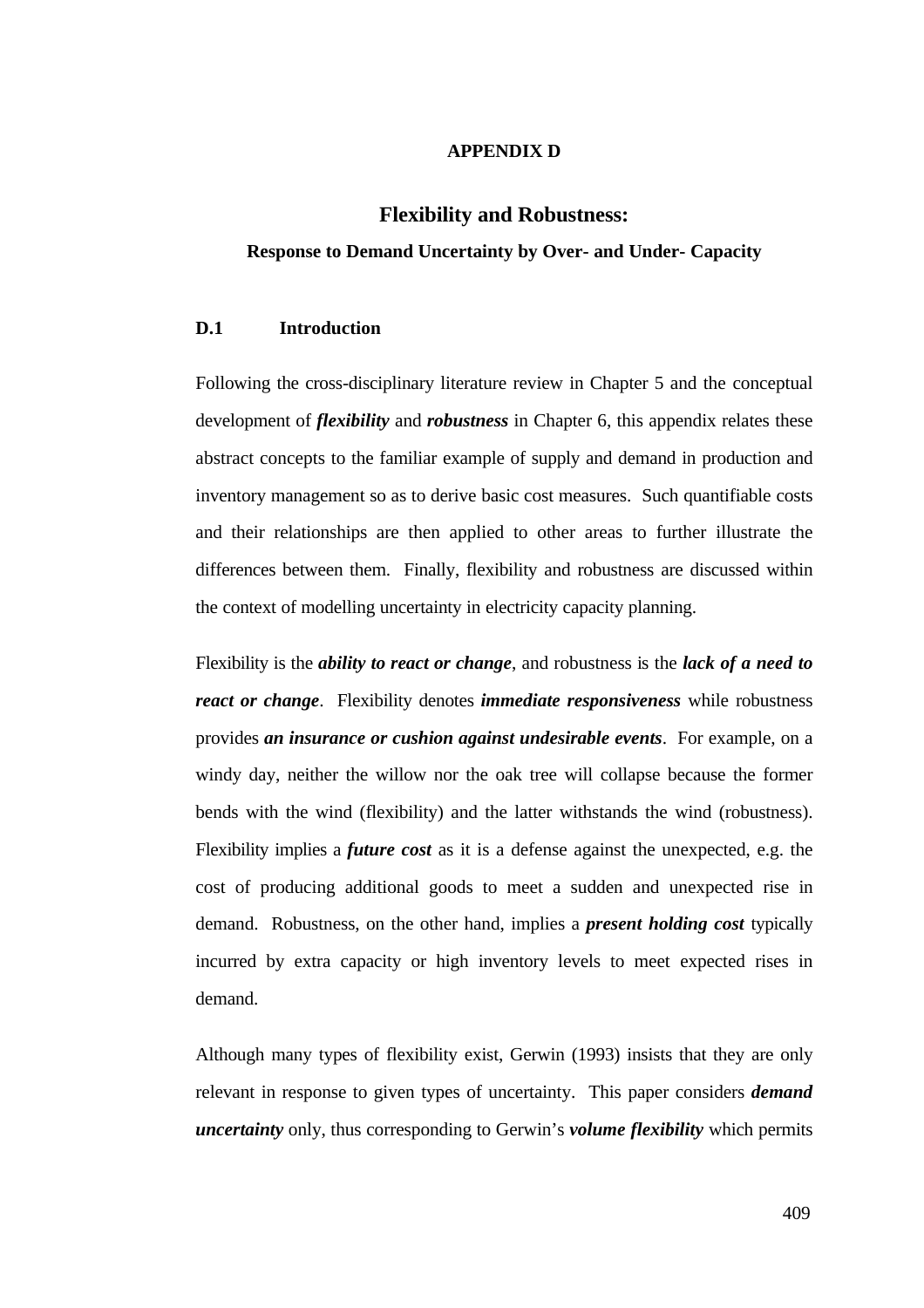increases or decreases in aggregate production level. Cazalet et al (1978) have looked at the implications of building over and under capacity with respect to demand uncertainty from a decision analysis perspective. Here, we illustrate the costs associated with such production levels to illustrate both flexibility and robustness. Gerwin and others also mention necessary elements in defining flexibility, which we have found earlier in our cross-disciplinary review to include *range* and *time*. *Range* refers to the amount of change, and *time* refers to the length of time to make the change. In this chapter, *range* refers to levels of production that can be assigned or achieved, while *time* is the lead time to produce. Gerwin also observed that the *time* aspect of flexibility has received much less attention than the *range*. For this reason, we will expand on the *time* aspect.

# **D.2 Simple Example: no lead time, demand = supply, planned = actual levels**

We take a simple case to illustrate the difference between flexibility and robustness. A firm produces the quantity  $q_t$  at time  $t$  to meet exactly the demand  $d_t$  at time  $t$ , i.e.  $q_t = d_t$ . This occurs when lead time is zero and the actual quantity produced is the same as the actual demand at time *t*. Lead time *T* is defined as the time it takes to produce the product which is demanded. *Q* and *D* represent planned production and forecasted demand, while *q* and *d* represent actual levels of production and demand respectively. Capital letters *Q* and *D* denote planned whereas small letters *q* and *d* denote actual. For the moment we do not distinguish between planned and actual, so that it is only necessary to use  $Q_t$  to represent both quantities of production and demand at time  $t$ . Let  $I_t$  denote the normal production level at time *t*. This firm chooses to fix  $I_t$  at a constant level *I*.  $I^{opt}$  is the optimal level of normal production which minimises the total cost.  $C_h$  is the cost of holding the produced quantity when demand is less than  $I$ .  $C_p$  is the cost of producing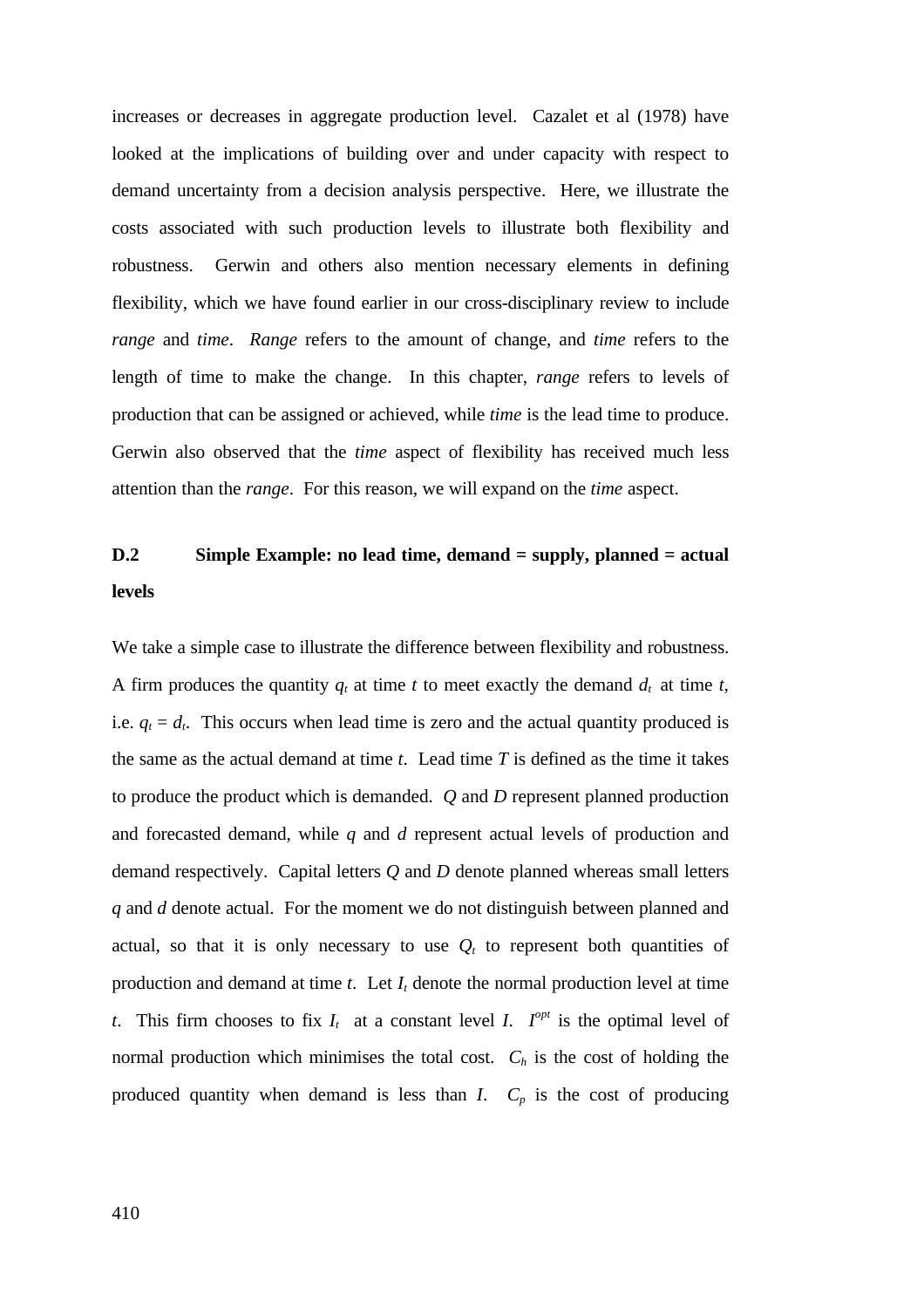quantities above *I* when demand is greater than *I*. The following table D.1 lists the basic terminology and notations used in this paper.

| variable                                                               | planned or<br>expected | actual                | $planned = actual$    |
|------------------------------------------------------------------------|------------------------|-----------------------|-----------------------|
| supply, production                                                     | $Q_t$                  | $q_t$                 | $Q_t$                 |
| demand                                                                 | $D_t$                  | $d_t$                 | $D_t$                 |
| normal production level                                                | $I_t = I$              | $\boldsymbol{I}$      | $\boldsymbol{I}$      |
| minimum, maximum                                                       | $Q_{min}, Q_{max}$     | $q_{min}$ , $q_{max}$ | $Q_{min}$ , $Q_{max}$ |
|                                                                        | $D_{min}, D_{max}$     | $d_{min}$ , $d_{max}$ |                       |
| cost of normal production                                              |                        |                       | $C_{np}$              |
| cost of production (above $I$ )                                        |                        |                       | $C_p$                 |
| cost of holding (below $I$ )                                           |                        |                       | $C_h$                 |
| lead time                                                              |                        |                       | $\tau$                |
| cost of not meeting demand                                             |                        |                       | $C_d$                 |
| cost of extra production (above $Q_{max}$ )                            |                        |                       | $C_{xp}$              |
| statistical distribution function for production                       |                        |                       | $f_t(Q_t)$            |
| average cost of production up to time $t$ with $I$ level of production |                        |                       | $C_t(I)$              |

**Table D.1 Terminology and Notations**

In the simple case where production quantity equals demand and planned equals actual, the demand curve is the same as the production curve, as illustrated in figure D.1. The cost of holding and production,  $C_h$  and  $C_p$ , apply to the areas delineated by the line  $I$  and the demand curve.  $C_p$  is not the cost of normal production *Cnp* which is used to calculate *I*, but the cost of production beyond normal production to meet demand.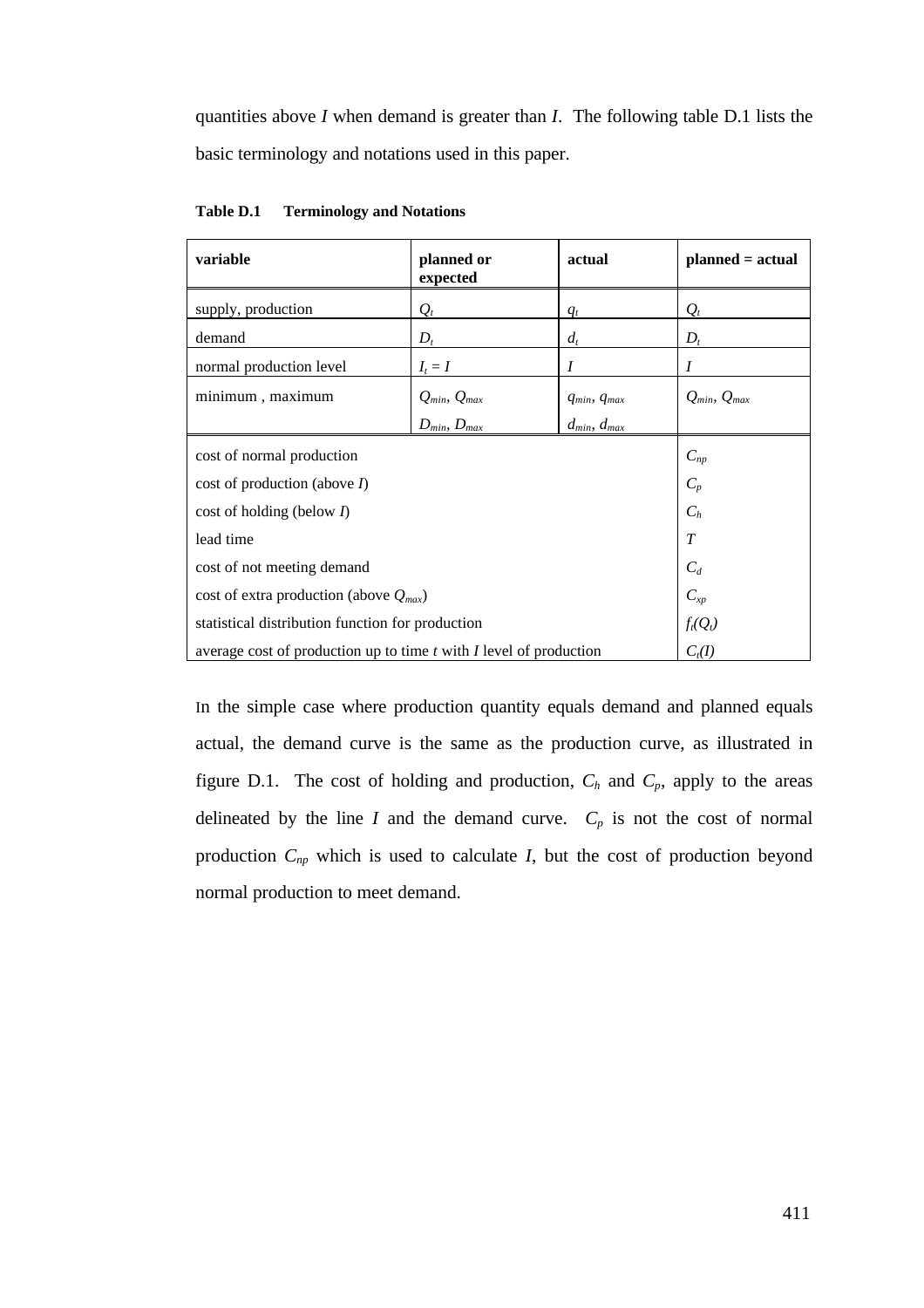**Figure D.1** Costs of holding and production:  $C_h$  and  $C_p$ 



The average cost up to time *t* with normal output at *I* is the sum of the cost of normal production  $C_{np}$  times the normal production level *I*, the holding cost  $C_h$ times the amount not sold  $(I - Q_t$  for  $I > Q_t$ , and the cost of production  $C_p$  times the additional quantity produced  $(Q_t - I$  for  $I < Q_t$ ).

| $C_{_{\rm r}}(I) = C_{_{np}} * I$     | normal production cost |
|---------------------------------------|------------------------|
| $+\int_0^t E[C_h(I, Q_t)] dt$         | holding cost           |
| $+\int_{0}^{t} E[C_{p}(I, Q_{t})] dt$ | production cost        |

# **D.2.1 Proportional Cost**

Assuming linearity, we have the following relations:

| $C_{np} (I, Q_t) = C_{np} * Q_t$ for $I = Q_t$ | normal production cost |
|------------------------------------------------|------------------------|
| $C_h (I, Q_t) = C_h (I - Q_t)$ for $I > Q_t$   | holding cost           |
| $C_p (I, Q_t) = C_p (Q_t - I)$ for $I < Q_t$   | production cost        |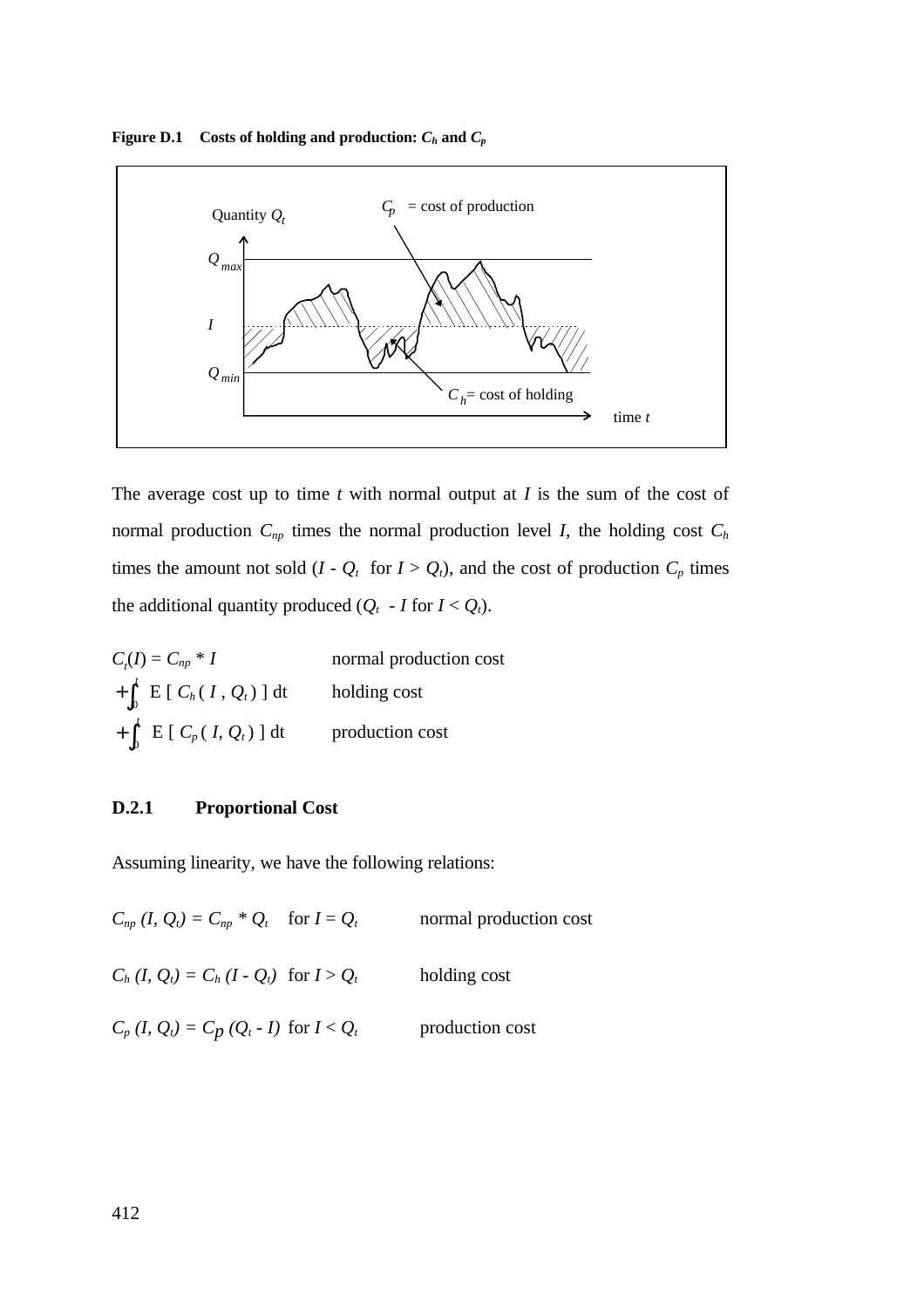#### **D.2.2 Flexibility**

Flexibility means the ability to change or react when necessary. This can be achieved in several ways. It does not matter what *I* is as long as the firm has the means to meet demand at whatever level, either by adjusting the level of production as necessary or by producing additional quantity from elsewhere. Alternatively, instead of fixing  $I_t$  to a constant level I, the firm can choose a fluctuating  $I_t = Q_t$ , though this may incur additional cost. Suppose we set *I* to the minimum demand level,  $I = Q_{min}$ .

Expected cost is then

$$
C_t(Q_{min}) = \int_0^t \int_{Q_{min}}^{Q_{max}} C_p (Q_t - Q_{min}) f_t(Q_t) dQ_t dt
$$

which depends on  $f_t(Q_t)$  and  $C_p$ .

#### **D.2.3 Robustness**

Robustness means the absence of a need to change or react. When the level of normal production is set at maximum demand *Qmax* , it is not necessary to change the level of production because demand will never exceed *Qmax* . (Recall that we assume maximum demand at *Qmax* ).

$$
I=Q_{max}
$$

by substitution,

$$
C_t(Q_{max}) = \int_0^t \int_{Q_{min}}^{Q_{max}} C_h (Q_{max} \cdot Q_t) f_t(Q_t) dQ_t dt
$$

which depends on  $f_t(Q_t)$  and  $C_h$ .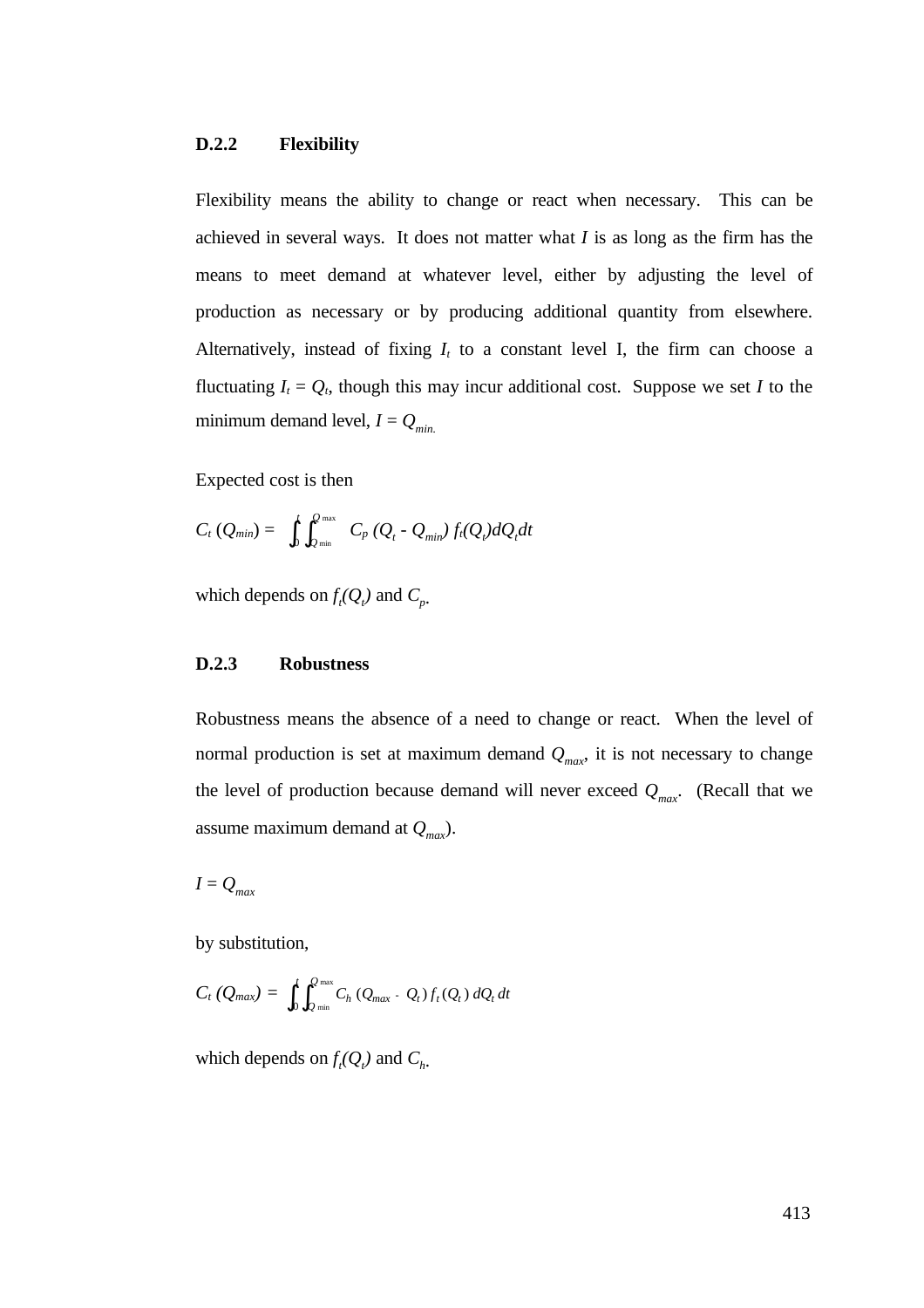## **D.2.4 Flexibility versus Robustness**

From these above two equations for  $C_t$ , we can tell which is cheaper (hence better). For the risk neutral firm, we conclude the following:

Robustness is better than flexibility if  $C_t(Q_{max}) < C_t(Q_{min})$ .

Flexibility is better than robustness if  $C_t(Q_{max}) > C_t(Q_{min})$ .

# **D.2.5 Optimal Policy** *I opt*

The choice of an optimal level of normal production  $I^{opt}$  is determined by finding *I* such that  $C_i(I)$  is minimised, as follows.

$$
I^{opt} = \underset{I}{\text{Min}} \left[ C_t(I) = \int_0^t \left[ C_h(I - Q_t) / \{I > Q_t\} + C_p (Q_t - I) / \{I < Q_t\} \right] dt \right]
$$

#### **D.2.6 Special Cases**

To find  $I^{opt}$ , we consider two special cases of  $C_h$  and  $C_p$ . If the cost of holding and the cost of production are equal,  $I^{opt}$  cannot be uniquely determined. If these costs are not equal, then we can solve for  $I^{opt}$  by making a simplifying assumption, that the statistical distribution for  $Q_t$  is independent of time.

$$
C_h \neq C_p \text{ and } f_t(Q_t) = f(Q)
$$

Let  $f(Q) = \frac{1}{Q}$ *Q* max− *Q* min (uniform distribution)

$$
C_{t}(I) = \frac{t}{Q_{\max} - Q_{\min}} \left[ C_{h} \int_{Q_{\min}}^{I} (I - Q_{t}) dQ_{t} + C_{p} \int_{I}^{Q_{\max}} (Q_{t} - I) dQ_{t} \right]
$$

$$
C_{t} (I) = \frac{t}{Q_{\max} - Q_{\min}} \left[ \frac{C_{h} (I - Q_{\min})^{2}}{2} + \frac{C_{p} (I - Q_{\max})^{2}}{2} \right]
$$
  
= 
$$
\frac{t}{2(Q_{\max} - Q_{\min})} [C_{h} (I - Q_{\min})^{2} + C_{p} (I - Q_{\max})^{2}]
$$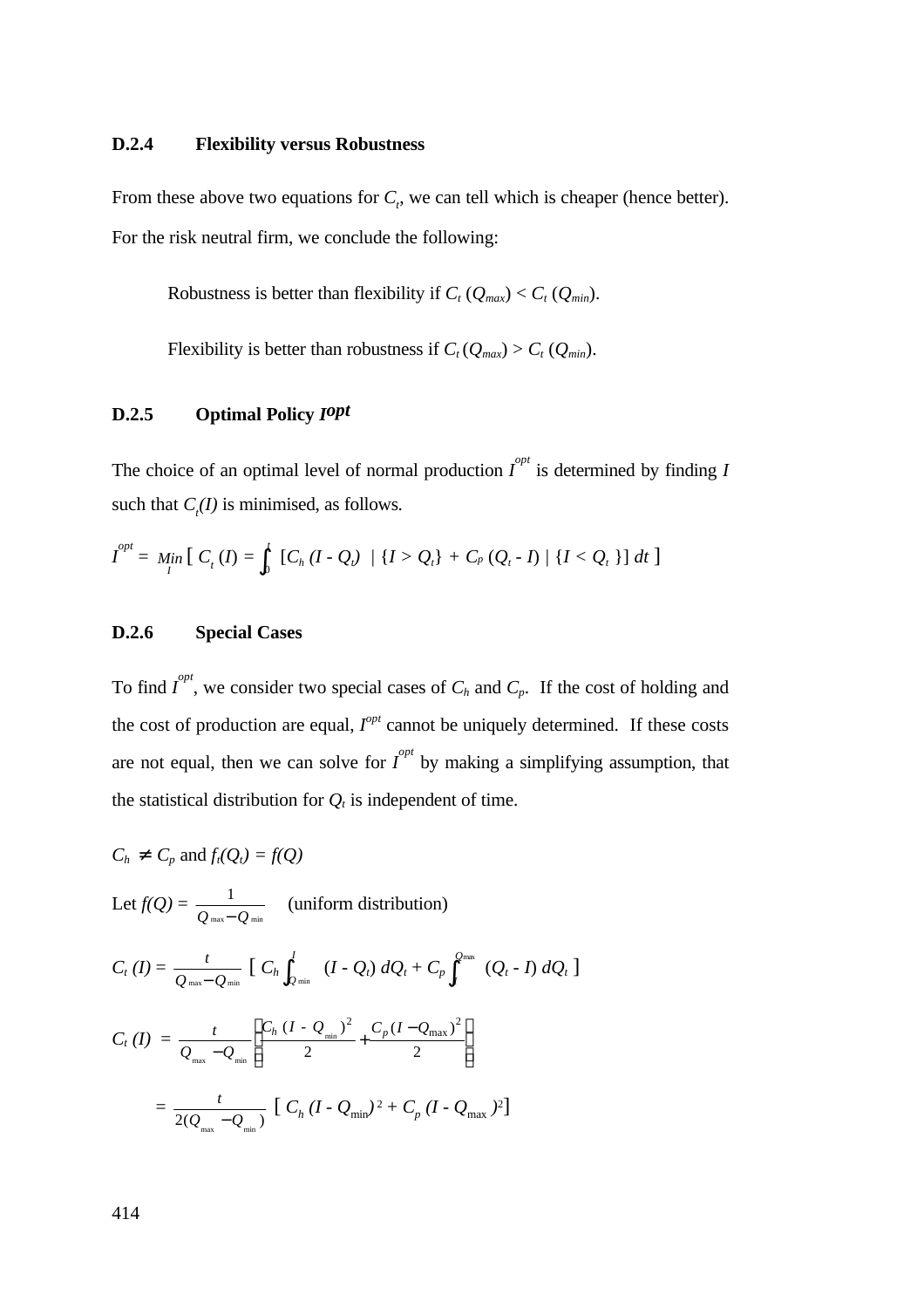Setting the first derivative to 0, we solve for  $I^{opt}$ 

$$
\frac{dC_t(I)}{dI} = 0 = \frac{t}{Q_{\text{max}} - Q_{\text{min}}} [C_h(I - Q_{\text{min}}) + C_p(I - Q_{\text{max}})]
$$
  
\n
$$
C_h (I - Q_{\text{min}}) + C_p (I - Q_{\text{max}}) = 0
$$
  
\n
$$
C_h I - C_h Q_{\text{min}} + C_p I - C_p Q_{\text{max}} = 0
$$
  
\n
$$
I (C_h + C_p) = C_h Q_{\text{min}} + C_p Q_{\text{max}}
$$
  
\nSolving for I for  $I^{opt}$ ,  
\n
$$
I^{opt} = \frac{(C_h Q_{\text{min}} + C_p Q_{\text{max}})}{(C_h + C_p)}
$$

If 
$$
C_h = 0
$$
 then  $I^{pH} = Q_{max}$  (robustness)  
If  $C_p = 0$  then  $I^{opt} = Q_{min}$  (flexibility)

# **D.2.7 Relative Costs**

How do  $C_h$  and  $C_p$  relate to  $I^{opt}$ ? Differentiating  $I^{opt}$  by  $C_h$ , we find a negative relationship between the two.

$$
\frac{dI^{opt}}{dC_h} = \frac{Q_{min} (C_h + C_p) - (C_h Q_{min} + C_p Q_{max})}{(C_h + C_p)^2}
$$

$$
= \frac{C_p (Q_{min} - Q_{max})}{(C_h + C_p)^2} < 0
$$

But when we differentiate  $I^{^{opt}}$  by  $C_p$ , we find

$$
\frac{dI^{opt}}{dC_p} = \frac{Q_{\text{max}}(C_h + C_p) - (C_h Q_{\text{min}} + C_p Q_{\text{max}})}{(C_h + C_p)^2}
$$

$$
= \frac{C_h (Q_{\text{max}} - Q_{\text{min}})}{(C_h + C_p)^2} > 0
$$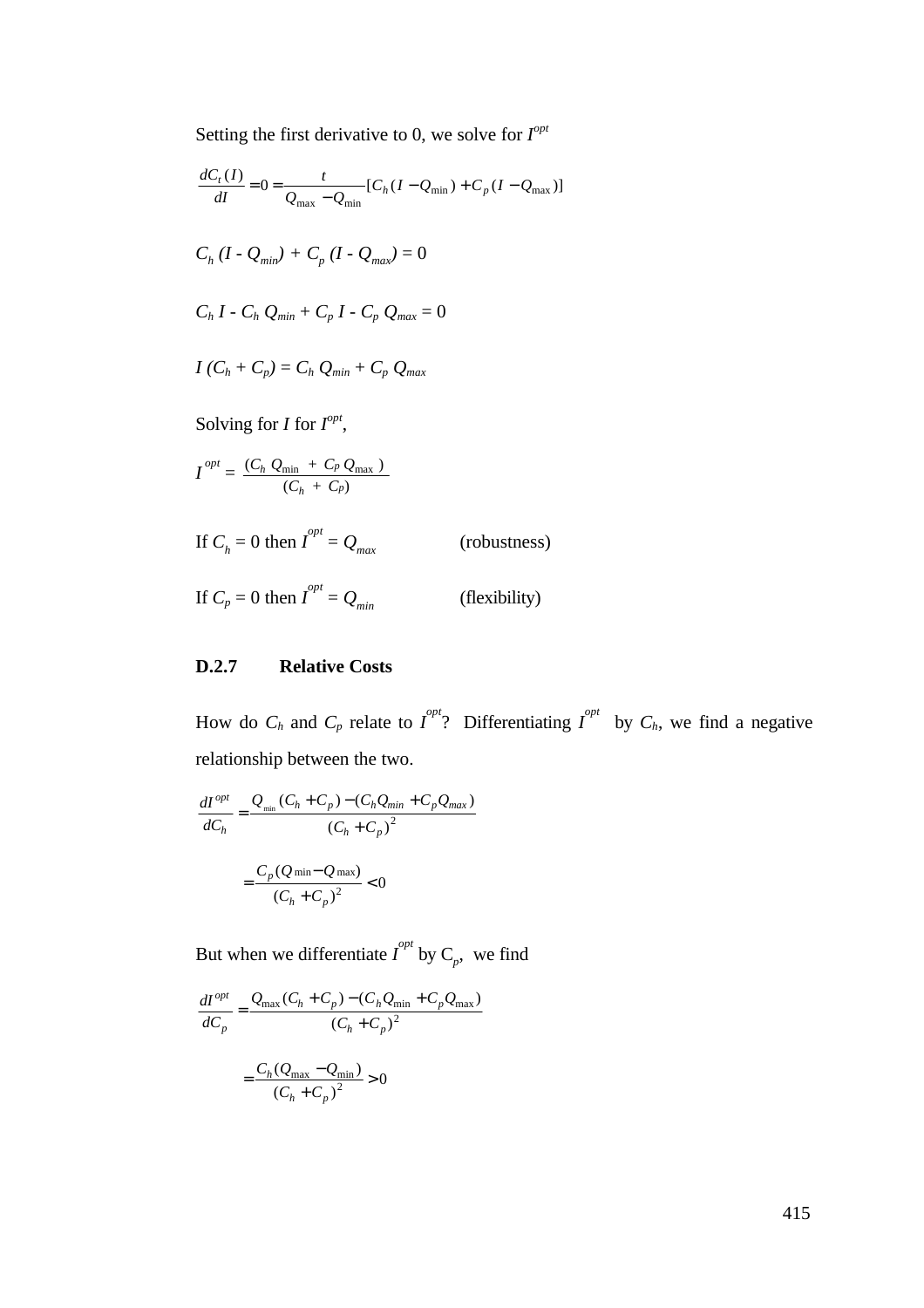This implies that as the cost of holding increases,  $I^{opt}$  decreases, and we should hold less. Likewise, as the cost of production increases, we should increase  $I^{opt}$  or hold more. This agrees with common sense, and we can see it below in figure D.2. These relationships can also be found by evaluating  $I^{opt}$  when  $C_h > C_p$  and when  $C_h$  $\langle C_p$ . When  $C_h$  and  $C_p$  are unequal and nonzero,  $I^{opt}$  will be somewhere between *Qmin* and *Qmax*.

**Figure D.2 Relationship between**  $I^{opt}$  **and**  $C_h$ **,**  $C_p$ 



# **D.3 Extensions of Simple Example**

To make the problem more realistic, we vary the basic conditions to examine the effects of *I*, *Cd*, *T*, risk attitude, *Q* and *D*, and *D* and *d*.

## **D.3.1 Levels of** *I*

The *range* aspect of flexibility translates into the number of levels of production. Robustness implies fixing *It* at a constant *I*, whereas flexibility allows changing *It*. Maximum flexibility occurs when normal production level  $I_t$  can be set to  $D_t$ . Alternatively, robustness also applies to the situation where  $Q_{max} > d_{max}$  but flexibility refers to  $I_t = Q_t = D_t$ .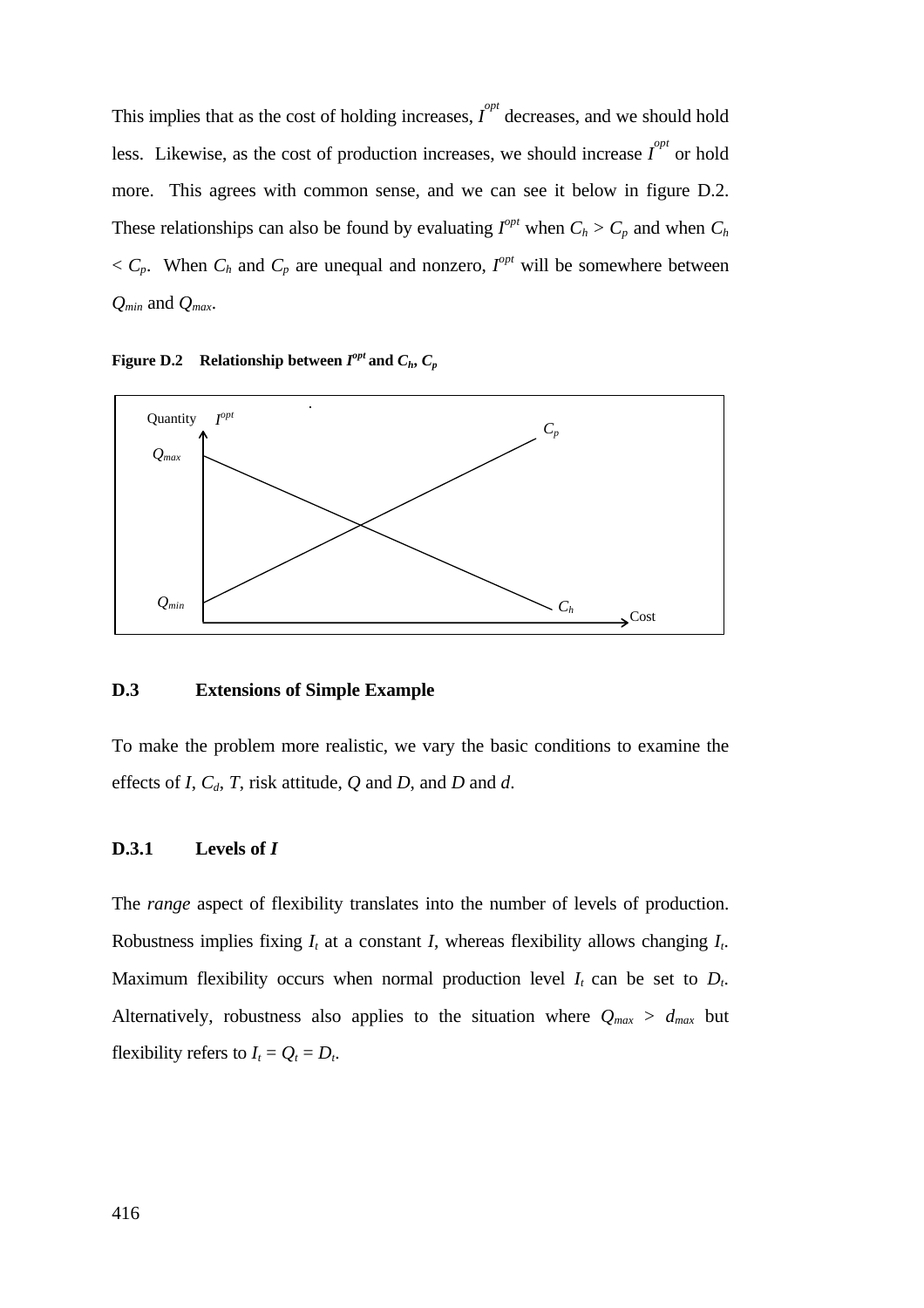#### **D.3.2 Cost of Not Meeting Demand** *C<sup>d</sup>*

Consider the situation where demand may not be met by existing production capacity. If demand  $D<sub>t</sub>$  is not met, future demand may fall, because customers can switch to other suppliers. If this firm does not have means to meet demand above  $D_t$ , it is inflexible. The cost of extra production beyond maximum capacity  $C_{xp}$  can be assessed relative to the cost of not meeting demand  $C_d$  and the available means of achieving this.

Suppose  $D_t$  is never more than  $Q_{max}$ , i.e. P ( $D_t > Q_{max}$ ) = 0. This may happen for the following reasons. In an efficient market, price rises as demand rises. A price rise will deter further increase in demand beyond, say, *Qmax* . However, when prices are fixed or when demand is price-insensitive,  $D_t$  may exceed  $Q_{max}$ . A second reason could be that when  $D_t$  reaches a certain percentage of  $Q_{max}$ , it signals the producer to purchase or rent additional machinery to increase total production capacity. Finally, it could well be that the producer has no interest in meeting the  $D_t$  that exceeds  $Q_{max}$  because it is too costly or impossible. For example, the lead time to acquiring additional production capacity may be too long or the producer has no more physical space to accommodate additional machines. Alternatively, a monopolist without any obligation to meet the additional demand may prefer to ignore it. As long as the cost of not meeting demand is significant and nonzero, the firm needs to consider flexibility. Thus  $C_d$  is not only an economic cost but also an opportunity cost and one reflecting the cost of contractual or social obligations.

#### **D.3.3 Effect of Lead Time** *T*

Consider the effect of lead time *T*, so that the quantity produced is not the same as the quantity demanded, and at best,  $Q_t = D_{t+T}$ . As long as the cost of not meeting demand  $C_d$  is zero, i.e. the firm has no obligation to meet demand, and the lead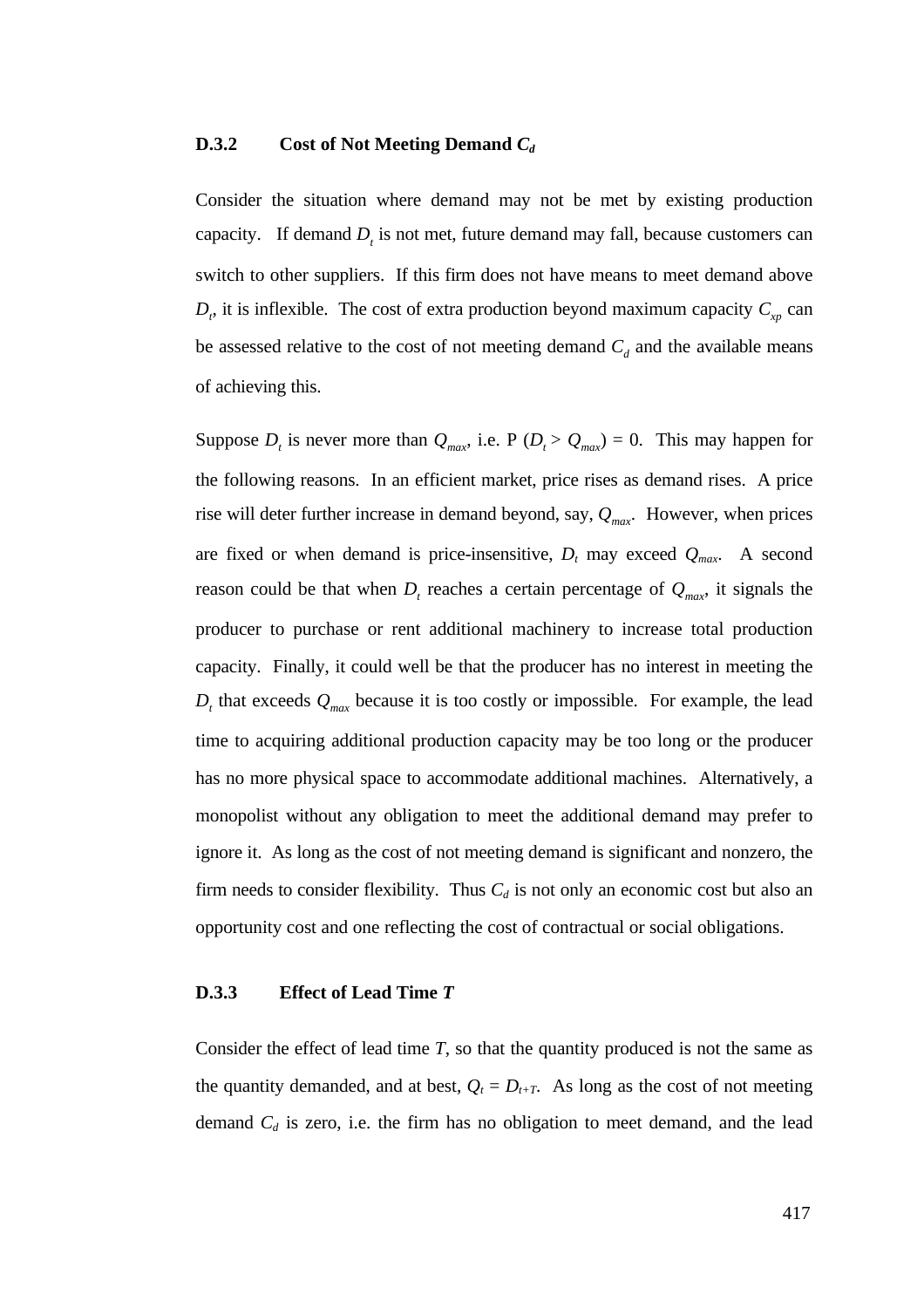time to production has no effect on costs. However, if there is a cost to not meeting demand, flexibility and robustness apply. Under these circumstances, if lead time is zero, flexibility is better. If lead time is nonzero, robustness is better. In the case of non-zero lead time and a zero cost of not meeting demand, the firm must decide the benefits and costs of additional revenue. This discussion is summarised in table D.2.

**Cost of not meeting demand** *C<sup>d</sup>* **Lead time** *T*  $C_d = 0$   $C_d > 0$  $T = 0$  no need flexibility  $T > 0$  discretion robustness

**Table D.2 Lead Time and Cost of Not Meeting Demand**

#### **D.3.4 Risk Attitude**

The above analysis assumes that the decision maker, or the firm producing the goods, is risk neutral. The decision maker's risk attitude affects his preference for flexibility or robustness only when there is a chance that  $D_t$  may exceed  $Q_{max}$ . If lead time is zero, all else being equal, the decision maker's attitude to risk does not affect his preference for flexibility or robustness. For nonzero lead time and nonzero cost of demand, the risk averse decision maker would prefer robustness to flexibility as the latter implies a risk that demand may not be met on time and that future demand may be affected as a result. Thus, even if the cost of production is lower than the cost of holding, the risk averse decision maker would prefer a higher level of normal production to avoid the risk that the lead time (for extra production) would entail. Implicitly, the cost of holding includes the cost of expired goods if not sold. Table D.3 classifies the decision maker's preferences with respect to his risk attitude.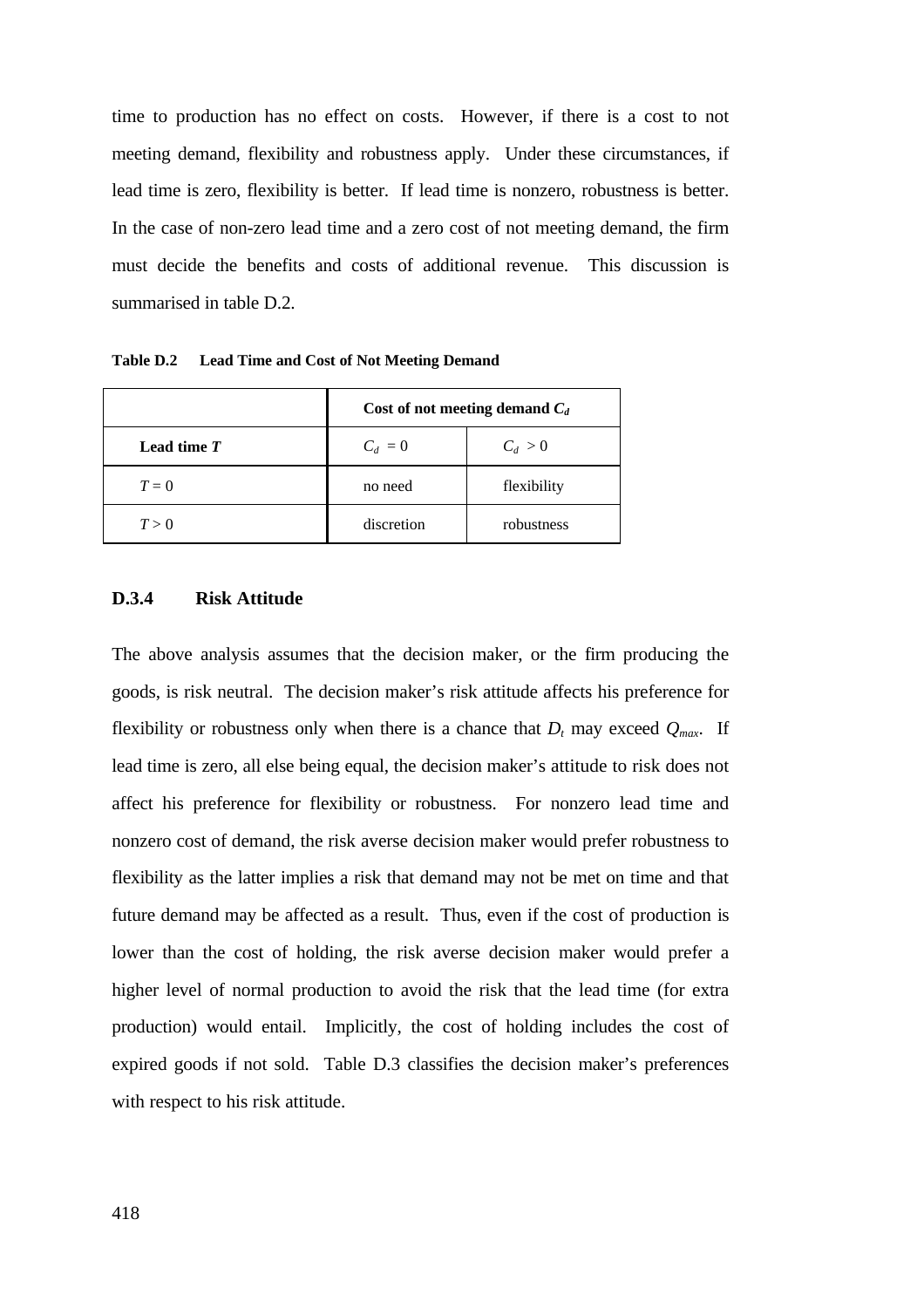| <b>Risk Attitude</b><br>Situation | risk averse                   | risk neutral                | risk taking |
|-----------------------------------|-------------------------------|-----------------------------|-------------|
| $T > 0$ and $C_d >> 0$            | robustness; set $I > Q_{max}$ | robustness with flexibility | flexibility |

**Table D.3** Preferences with respect to Risk Attitude when  $P(D_t > Q_{max}) > 0$ 

## **D.3.5 Levels of**  $Q_{min}$ **,**  $Q_{max}$  **with respect to**  $D_{min}$ **,**  $D_{max}$

Robustness implies setting  $Q_{min}$  and  $Q_{max}$  to cover  $D_{min}$  and  $D_{max}$ . This translates into minimising the probability that  $D_{max}$  exceeds  $Q_{max}$  and ensuring that  $Q_{min}$  can fall to  $D_{min}$  without cost. Flexibility, on the other hand, implies fluctuating production levels either by  $I_t = Q_t$  or maintaining dynamic  $Q_{min}$  and  $Q_{max}$  to meet changing demand. Thus  $D_{max}$  can be greater than  $Q_{max}$  and  $D_{min}$  less than  $Q_{min}$ provided the capability to meet the discrepancy between  $D_t$  and  $Q_t$  exists.

#### **D.3.6 Forecasted Demand versus Actual Demand**

Suppose that actual demand  $d_t$  may exceed expected maximum demand  $D_{max}$ . In figure D.3 below, the area between  $d_{max}$  and  $Q_{max}$  refers to the cost of extra production  $C_{xp}$ . This is the average unit cost of producing beyond maximum production capacity.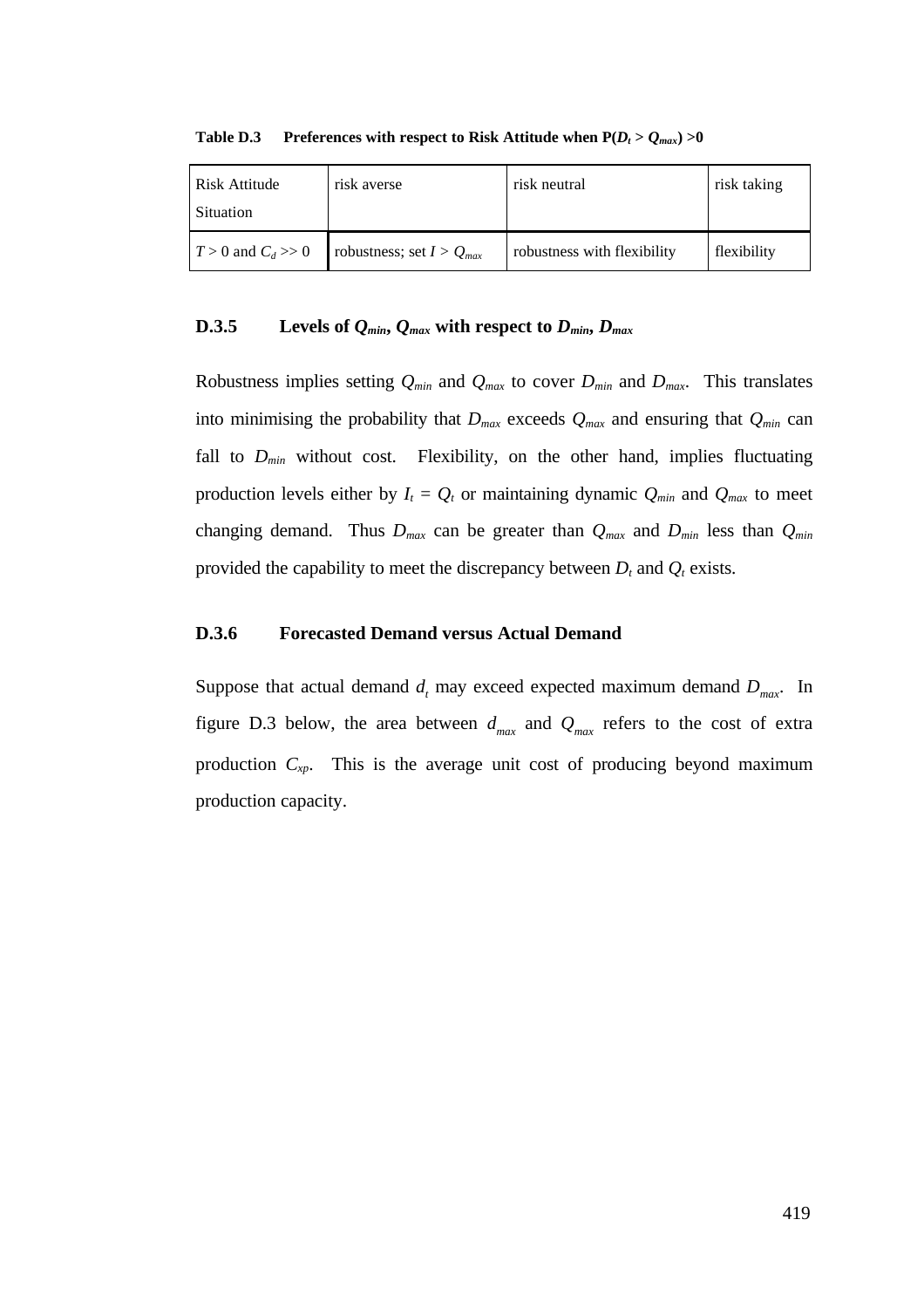**Figure D.3** Cost of extra production  $C_{xp}$ 



In this case, *dmax* cannot be predicted with accuracy. No matter what level of *I* or the level of  $Q_{max}$ , there is always a chance that demand will exceed it. If we set  $I =$  $Q_{max}$ , and  $d_{max}$  turns out to be greater than  $Q_{max}$ , some demand will not be met. If  $d_{max}$  <  $D_{max}$   $Q_{max}$ , then we have incurred substantial holding cost, especially between  $d_{max}$  and  $Q_{max}$ . To determine  $I^{opt}$  in this case, we need to consider the probability that  $d_{max}$  exceeds  $Q_{max}$  or  $d_t$  exceeds  $D_{max}$ , the cost of not meeting demand *Cd*, and the cost of extra production beyond given maximum production capacity *Cxp*. Table D.4 summarises the conditions below.

| Cost of not meeting demand:                                                 | $C_d > 0$      |                              |  |
|-----------------------------------------------------------------------------|----------------|------------------------------|--|
| Cost of flexibility: $C_{xp}$ , $C_p$<br>Probability of $d_{max} > Q_{max}$ | $C_{xp} = C_p$ | $C_{xp} > C_p$               |  |
| low                                                                         | robustness     | robustness, some flexibility |  |
| high                                                                        | flexibility    | high robustness, flexibility |  |

From the above, we conclude that as long as there is a chance that demand may exceed maximum production capacity and the cost of not meeting demand is not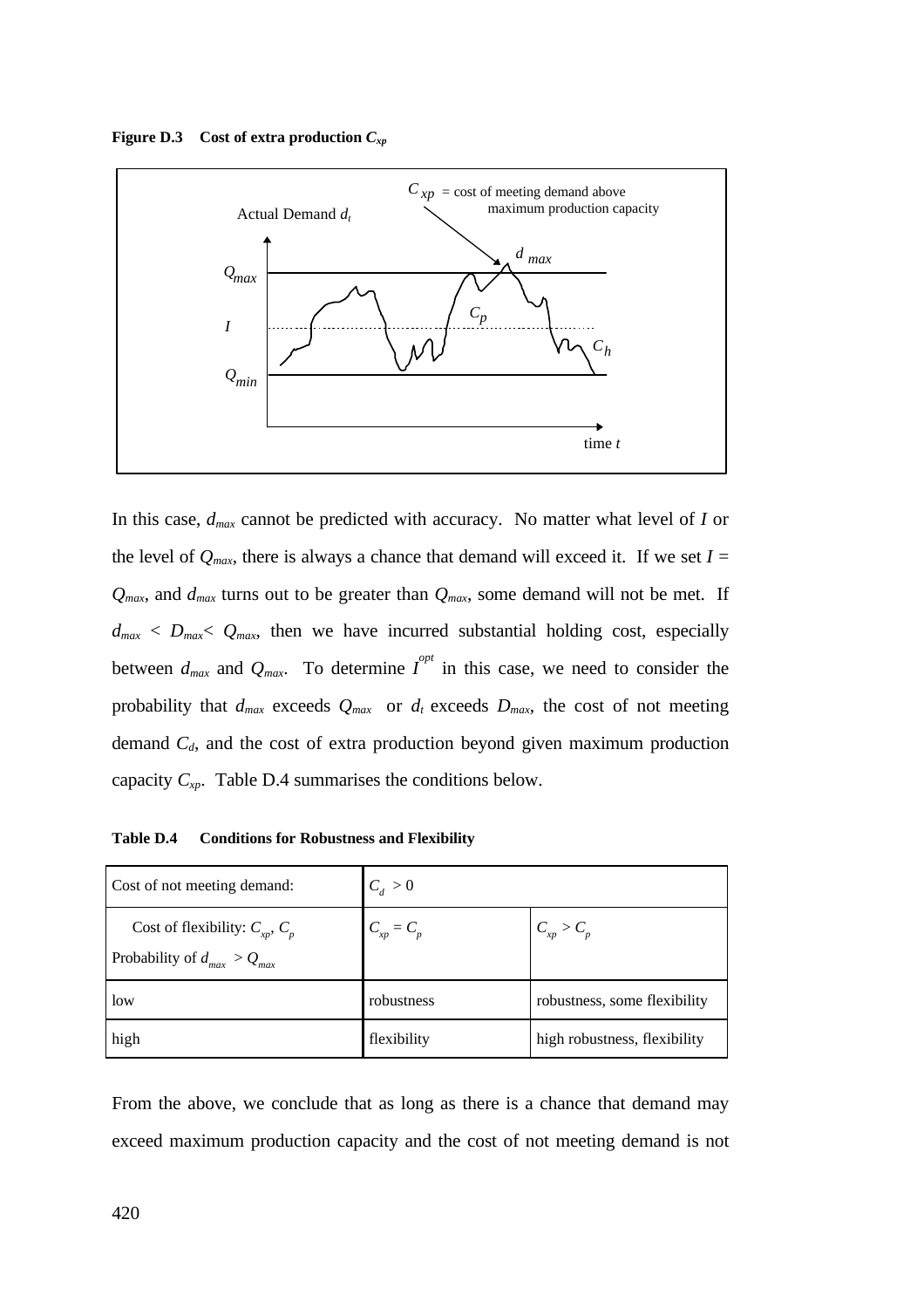zero, some flexibility is necessary. Where cost of production beyond maximum production  $C_{xp}$  exceeds cost of production  $C_p$ , additional robustness is required. So,

If  $P(d_{max} > Q_{max}) > 0$  and  $C_d > 0$  then flexibility is necessary.

## **D.3.7 Errors in Forecasting, Modelling, and Planning**

The existence of lead time, holding cost, production cost, extra production cost, and cost of not meeting demand implies a need to forecast and plan ahead. Typically, future demand is forecasted so that  $D_t$  can approximate  $d_t$ , with the objective of reducing forecasting error, by minimising deviations between  $d_t$  and  $D_t$ or by ensuring that  $D_{max}$  exceeds  $d_{max}$ . Production levels are managed so that planned  $Q_t$  approximates actual  $q_t$ . The more complicated the system, the more likely we can expect errors in forecasting future demand, modelling of the system, and planning decisions to occur. Robustness gives a present known cost of holding by fixing  $I_t$  at a level to cover the maximum demand expected. On top of this, flexibility is needed to cover the errors described above.

# **D.4 Applications by Further Examples**

The above analysis can be applied to any situation involving the control of supply and demand. We illustrate the concepts of flexibility and robustness further through two examples. The first example concerns bank customers' preferences for flexibility in their maintenance of the chequebook. The second example concerns a firm's decision to buy or rent machinery.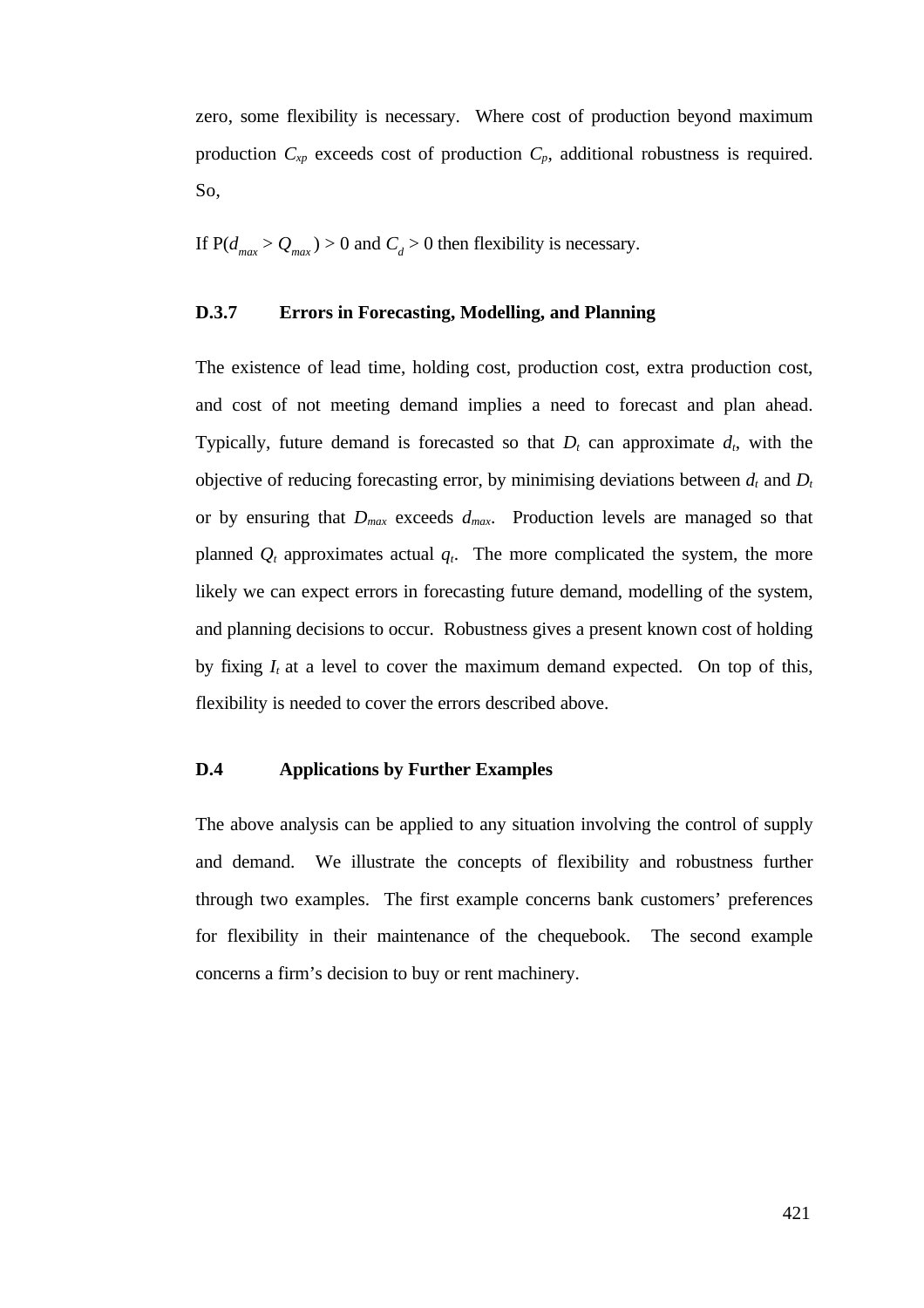#### **D.4.1 Example 1: Current and Savings Accounts**

A bank customer prefers to keep as low a balance as possible in the non-interestbearing current account and as high a balance as possible in the interest-bearing savings account. In addition, he would like to reduce the amount of time spent on monitoring his current account. Insufficient balance in the current account means that the cheque will bounce and he will be charged a fee  $C_d$  (cost of not meeting demand). The credit balance in the current account represents normal production level  $I_t$ , the cost of which is the opportunity cost of not earning interest in the savings account  $C<sub>h</sub>$ . The cost of transferring between accounts is the cost of production  $C_p$ . Lead time *T* is the amount of advance notice he has to give to the bank or the length of time it takes to transfer between the accounts. The total amount of money he has between the two accounts is *Qmax* . The minimum balance in the current account is  $Q_{min}$ . The maximum total withdrawal from the current account is  $D_{max}$ . If the customer is flexible (has the capability to be flexible) and prefers it, he would keep  $I_t$  (the balance in the current account) as low as possible. If the customer is risk averse and also prefers not to have to monitor or transfer between accounts too frequently, he would keep a high balance in the current account, hence the robustness option. Thus, the cost of robustness is the cost of holding, i.e., opportunity cost of the positive balance in the current account. The cost of flexibility is the extra effort required to monitor and transfer between accounts *Cp* plus associated transaction or enabling costs.

Some banks are offering all kinds of financial packages to suit customers' preferences. The uncertainties and risks these banks face with regard to customers' frequency and amount of transfers between the accounts are implicitly built into the fees they charge. These fees include non-interest-bearing balance and actual charges. Variations of the above include interesting bearing current account with minimum balance, where the interest is still lower than savings and other types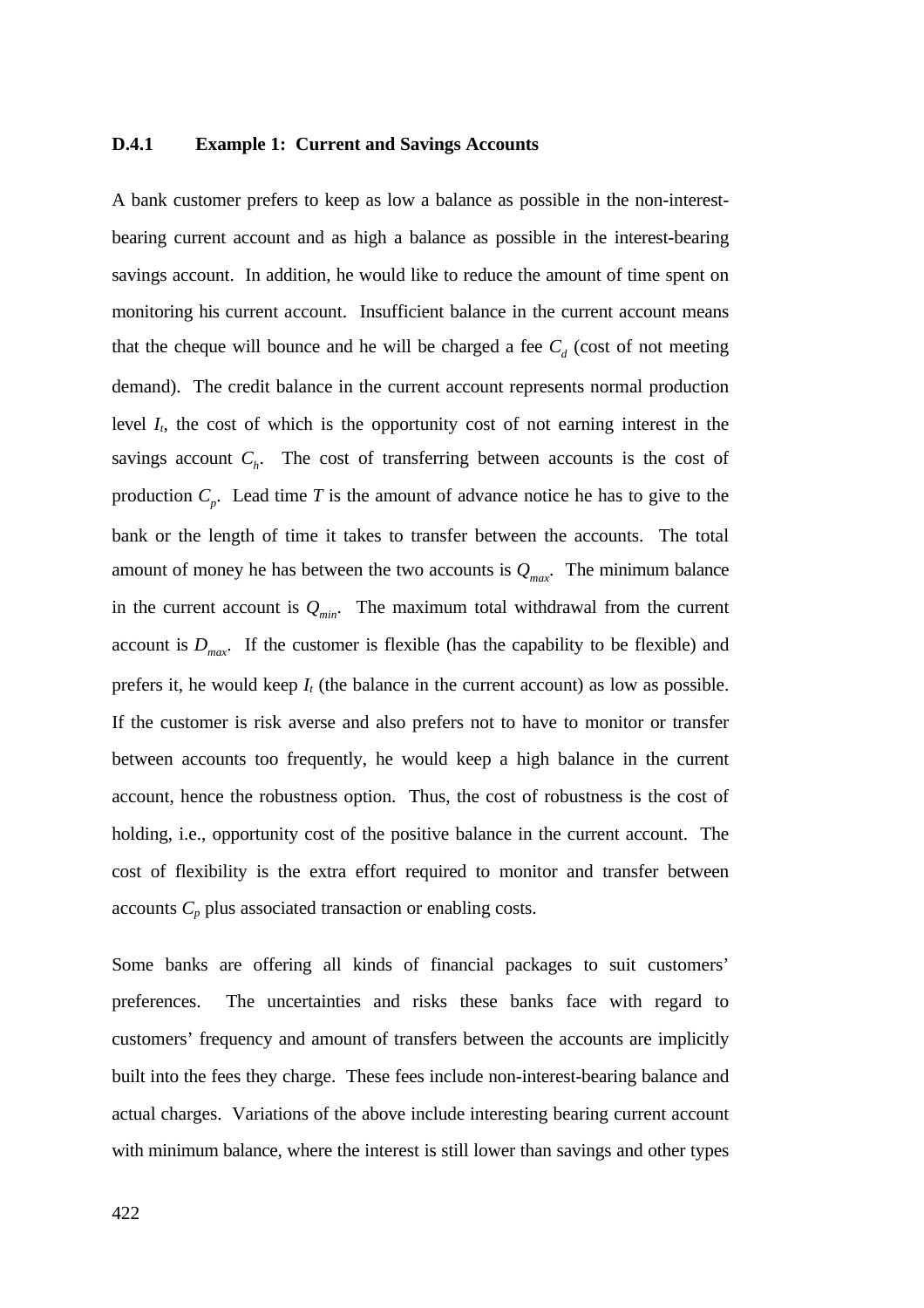of longer term accounts. There is also a facility for automatic transfer between accounts at the cost of keeping a minimum balance, fixed set up fee, or transaction fee per transfer. Alternatively, negative production levels can be associated with an overdraft facility on the current account.

This analysis may also be applied to money market accounts, off-shore accounts, and financial instruments which give customers the robustness and flexibility required to cope with the demand uncertainty.

#### **D.4.2 Example 2: Buying versus Renting**

The buy or rent decision is not only an accounting issue but also a strategic one, affecting the way a firm can deal with future uncertainty. In accounting terms, buying is very different from renting machinery, as one of ownership and control versus borrowing. The former becomes an asset, gets entered into the balance sheet, gets depreciated, and eventually has scrap value. The latter becomes an expense, reduces taxable profit, and does not get carried over to the following year. Strategically speaking, buying ties the firm to this specific technology for the life of the machinery whereas renting enables the firm to switch to new technologies when necessary. Ownership and "borrowing" differ by the degree of commitment or confinement to a specific technology. By renting, the firm can terminate its commitment at any time and limit its technological confinement. Ownership, particularly of a capital asset, pays off if the capital cost discounted over the life of the asset is less than the total cost of renting over the same number of years. In practice, a firm may choose to own most of the machinery and rent additional ones when necessary. This arrangement can be seen as robustness to deal with expected demand and flexibility to deal with the unexpected. Here cost of holding is the purchase cost which reflects the opportunity cost of the machine. Cost of production is the cost of renting. Lead time is translated into how soon the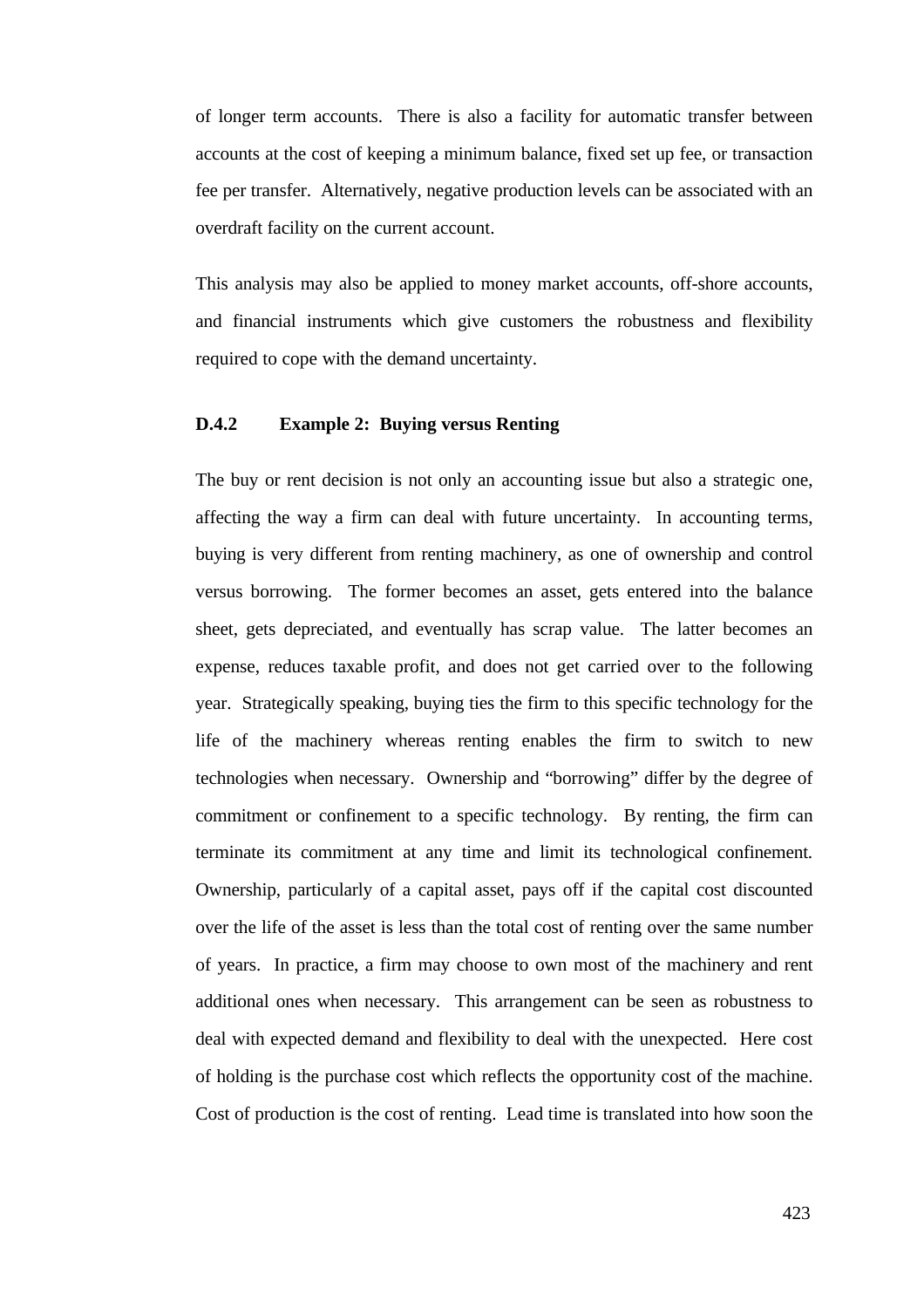firm can rent or return the extra machine required. The shorter the lead time, the more flexible and attractive is the option of renting.

#### **D.5 The UK Electricity Supply Industry**

In the UK electricity industry, the business of generation and the responsibility of meeting demand are no longer borne by one single utility, i.e. the defunct Central Electricity Generation Board CEGB. *Qmax* is the maximum electricity production capacity but not a constant level due to scheduled and unscheduled maintenance and different availabilities of plant. For this reason, normal production level  $I_t$  < *Qmax*. Furthermore, *Qmax* is the aggregate of plant capacity of the utilities in this deregulated industry and therefore more difficult to determine. Meanwhile as new plants are commissioned and old uneconomic plants retired or sold, *Qmax* will change accordingly. The expression for  $Q_{max}$  thus approximates the actual  $q_{max,t}$ :

$$
Q_{max} \approx Q_{max,t} = \sum_{i=1}^{n} Q_{max,i,t}
$$
 where  $Q_{max,i,t}$  is the maximum capacity of each utility

*i* at time *t.*

The cost of not meeting electricity demand is very high, especially in this competitive environment. The cost of not meeting demand  $C_d$  is translated into reliability stipulations in the contracts between various parties involved. The probability that actual demand exceeds maximum forecasted demand could be positive. Traditional approaches have tried to deal with this uncertainty by first forecasting demand, setting a reserve margin *R* above expected peak demand based on the volatility of past demand, and finally optimising to produce a minimal costing capacity expansion plan  $(Q_{max} = R + D_{max})$ . Thus over-capacity is a way to ensure that demand  $D<sub>t</sub>$  will always be met, but it is not sufficient to guarantee that  $d_t$  will always be met. Over-capacity, like under-capacity, is costly. Thus robustness, in the form of over-capacity, is not sufficient.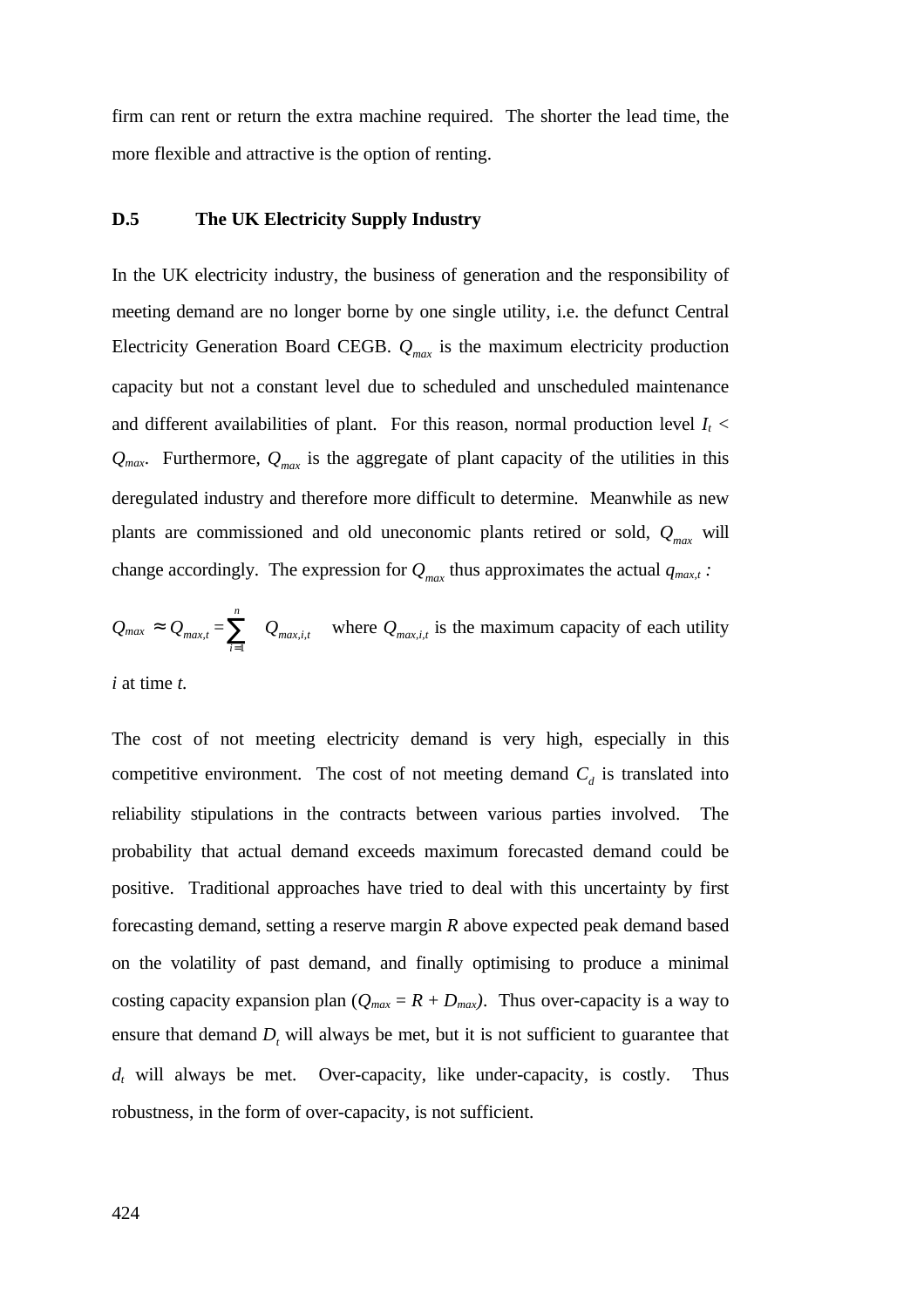The cost of robustness  $C_r$  is the holding cost of over-capacity. Cost of flexibility can be seen as the cost of responsiveness, immediate change, additional production to meet demand.  $C_f = C_{xp}$  + transaction or enabling costs  $C_x$ .  $C_p$  does not exist as *I*  $= Q_{max}$ . Thus we have:

 $C_r = C_h$ = *C<sup>h</sup>* (robustness)

 $C_f = C_{xp}$ (*flexibility*)

The cost of flexibility  $C_f$  does not include cost of holding which is an ongoing present cost. Instead,  $C_f$  includes future transaction and production costs. Thus robustness is a kind of flexibility if the cost of holding can be passed to someone else or if it is zero. A holding cost should also contain an interest or discount rate to reflect the time over the period of holding. Robustness means the need not to change, hence  $I_t = I$ . Robustness diminishes if  $I_t$  is not constant, as there is a cost to changing normal production levels. As  $I_t$  tends towards continuous different levels, one reaches flexibility.

How does one gain flexibility? An extremely flexible option has no holding cost and gives instant response. Importing power, for instance, shifts the holding cost (of the plant) to someone else, e.g. Scotland or France. Combined Cycle Gas Turbines (CCGT) are quick to build and require minimal warm-up time. Mandelbaum's (1978) six sources of flexibility suggest different ways to gain flexibility. Demand Side Management (DSM) as practised by many utilities in the USA refers to the use of incentives to lower or shift demand so that  $D<sub>t</sub>$  will never exceed *Qmax* . Other types of contractual arrangements, such as having a break clause in building a new type of plant, also offer flexibility. Thus flexibility can be translated as having lots of different alternatives (availability and access) to respond to excessive  $D<sub>t</sub>$  and being able to use them at minimal cost and timing.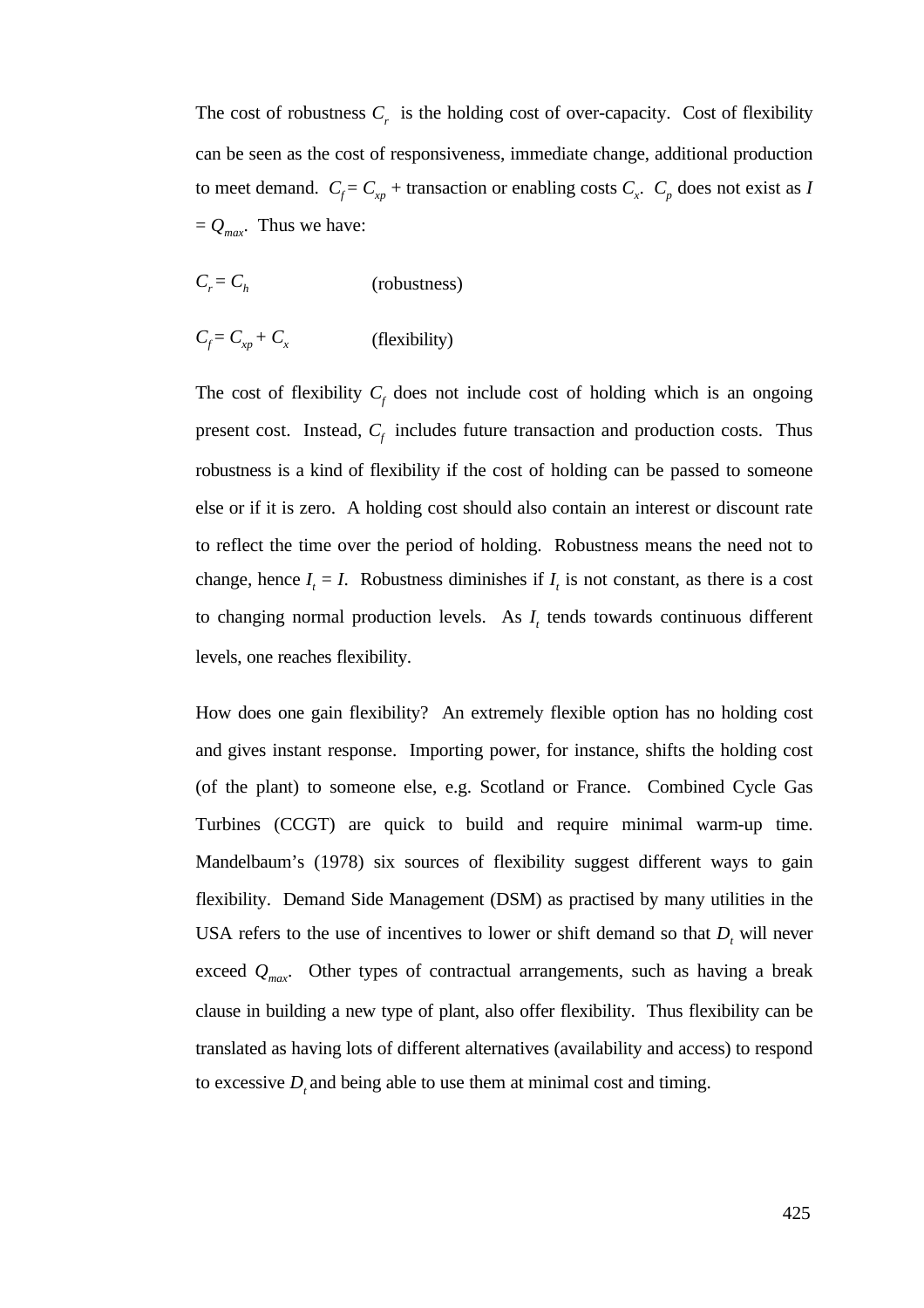Portfolio Theory (Markowitz, 1952) recommends keeping a well-balanced and diversified portfolio in order to maximise returns and spread risks. In electricity generation, diversity in the capacity mix ensures security of fuel supply. Diversity is a double-edged word, containing implications of robustness and flexibility. A utility with a diversified capacity mix, i.e. different types of technologies, different fuels, and different plant lives and other characteristics, is not only protected from fuel supply disruptions (robustness) but also has different alternatives to cope with the unexpected (flexibility). But once again, due to nonzero holding cost, uncertain *Qmax* , and a fuel supply disruption possibility, diversity in the capacity mix gives both robustness and flexibility.

Because flexibility requires the consideration of new solution alternatives with respect to uncertainty, we need to take a modelling approach that facilitates the analysis of choice and uncertainty. This motivates the use of decision analysis as demonstrated in Chapter 8. Scenario analysis is another method to analyse uncertainty. A robust option is one which is good for scenarios 1 to n. By having many options 1 to m that is available for any scenario that arises, but ultimately option j is good for scenario j for instance, then we have flexibility.

## **D.6 Conclusions**

We have examined the differences between flexibility and robustness and the conditions under which they are useful by means of derivation of cost measures. The simple case of production is extended to two familiar examples to illustrate these concepts further. While strict uncertainty makes it difficult to assess flexibility directly, we argue that errors in forecasting and modelling require consideration of flexibility as robustness is not enough.

We have shown that flexibility and robustness are not the same, neither are they opposites. Flexibility is forward looking, reflecting a potential capability, useful